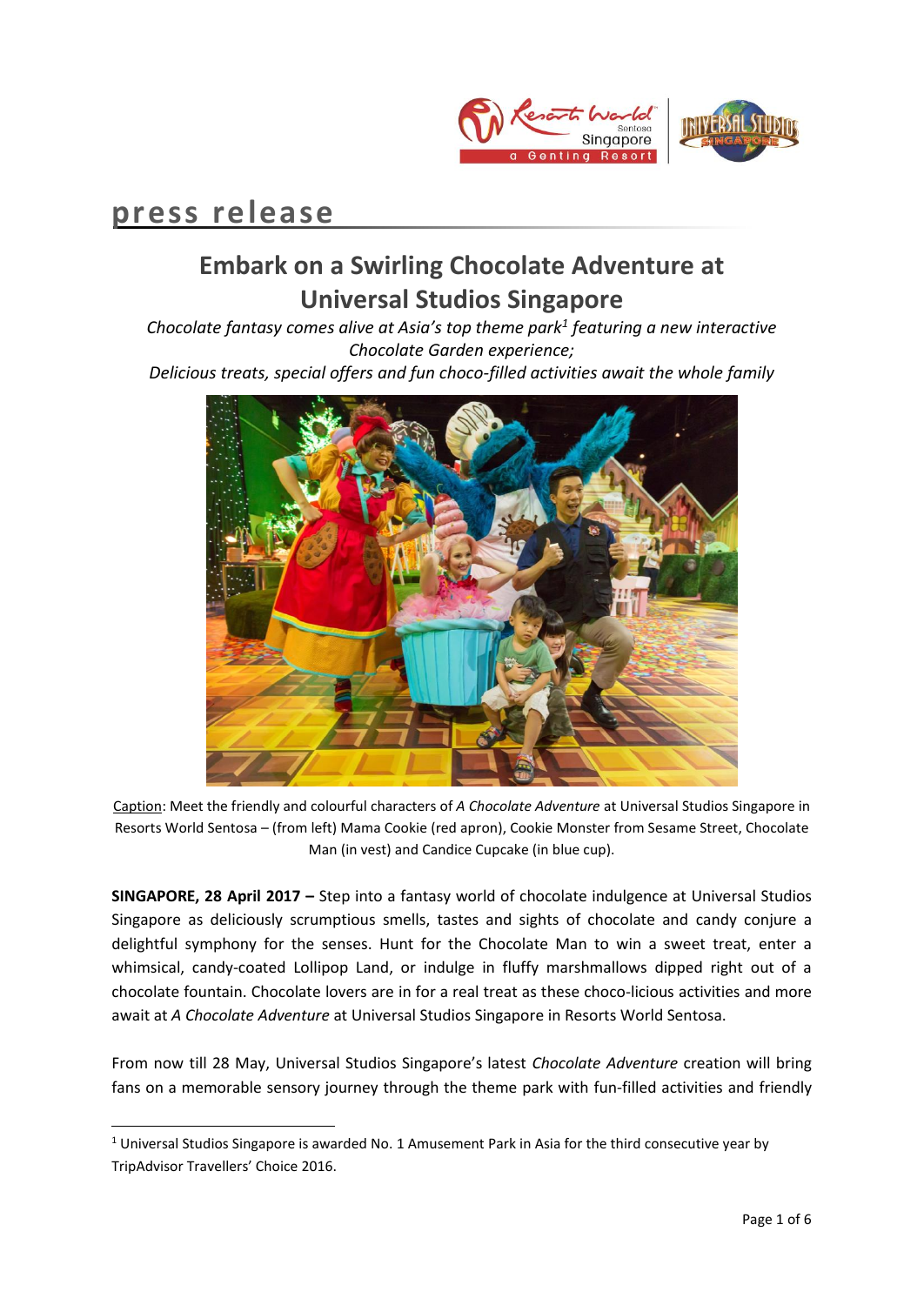

character appearances that will enthrall everyone in the family. Featuring an immersive Chocolate Garden, this new walkthrough experience allows visitors to explore deliciously-themed zones such as the Fondue Garden, Cocoa Hedge Maze and Lollipop Land **–** all created to titillate the senses.

Chocoholics can begin their Chocolate Garden journey at the Fondue Garden, dipping marshmallows into chocolate fountains **–** some even infused with fruity strawberry and fresh pandan flavours **–** before sinking their teeth into the fluffy treats. Those with a sweet tooth can get creative decorating lollipops and even plant them in the whimsical Lollipop Land, all decked out in larger-than-life colourful candies.

The Chocolate Garden also features a Cocoa Hedge Maze for guests to explore the labyrinth, as well as a station for kids to get hands-on and unleash their inner bakers by decorating cupcakes and cookies. Friendly characters such as Candice Cupcake, Mama Cookie and even Sesame Street's Cookie Monster will delight visitors with their antics at the Chocolate Garden, providing sweet wefie and Instagrammable moments.

Visitors can go for a park-wide hunt and keep their eyes peeled for the roving Chocolate Man and win mysterious prizes ranging from retail and dining vouchers to Universal Studios Singapore admission tickets, while also enjoying all the adrenaline-filled rides, world-class attractions and exciting entertainment that the theme park has to offer.

At various dining outlets, foodies can indulge in adventurously chocolate-flavoured delights, including Cho-infused Curry with Chicken Katsu, Nutella & Cheese Fries, Crispy Chicken Strips with Chocolate Dip and Cocoa Slush. Visitors can opt for the Sweet Tooth Package and choose three selected chocolate-themed items at participating dining outlets for just S\$20.

*A Chocolate Adventure* is a new experience included with regular paid admission to Universal Studios Singapore. Visitors can enjoy a special package available at S\$138 from now till 31 May 2017. The package includes one-day tickets for two adults as well as photo, retail and dining vouchers worth up to S\$55.

Refer to Appendix A for the list of other promotions at Universal Studios Singapore, and Appendix B for the images of *A Chocolate Adventure*.

**– END –**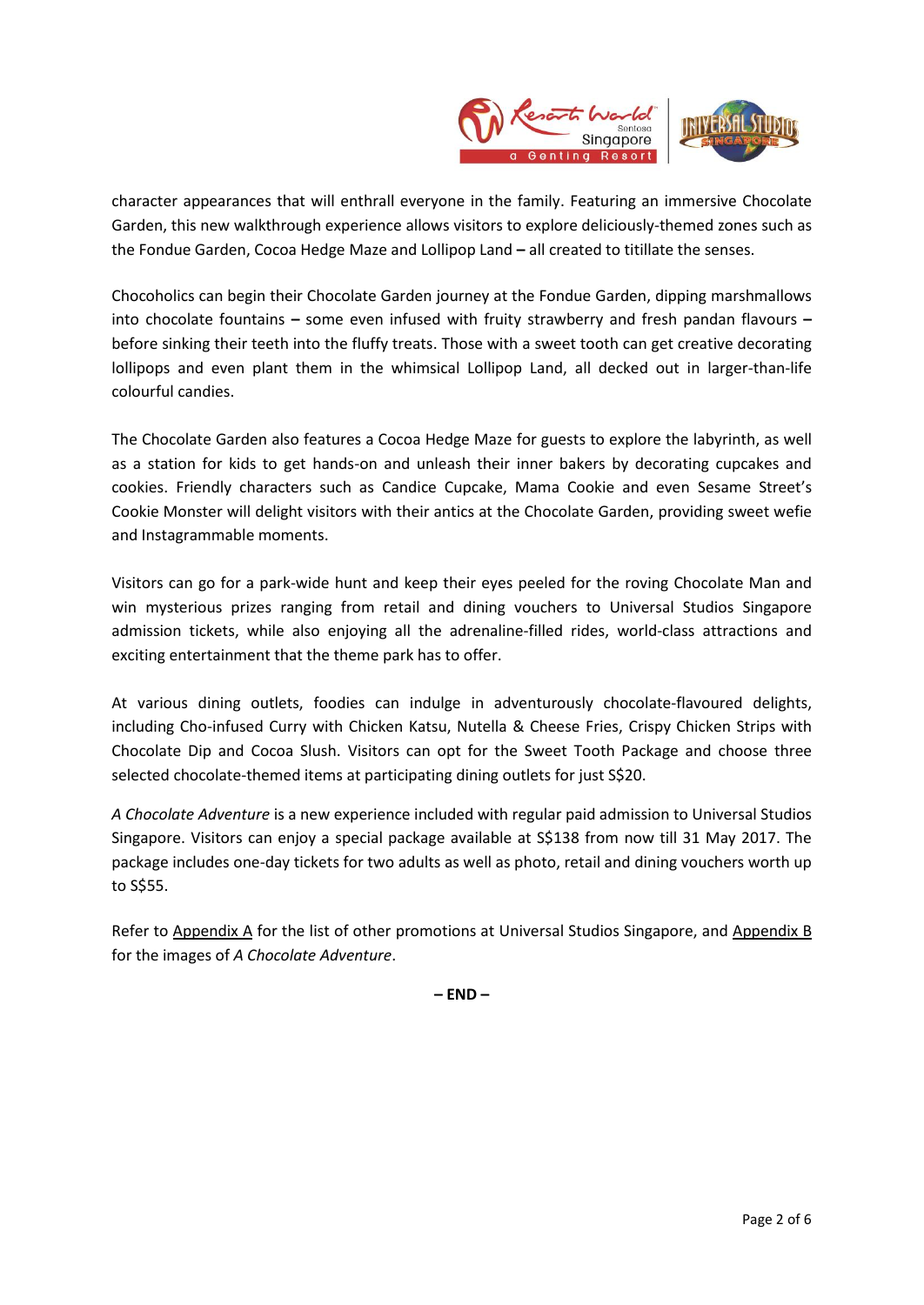

#### **ABOUT UNIVERSAL PARKS & RESORTS**

Universal Parks & Resorts (UPR), a unit of Comcast Corporation's NBCUniversal, offers guests around the globe today's most relevant and popular entertainment experiences. With three-time Academy Award winner Steven Spielberg as creative consultant, its theme parks are known for creating emotional connections with guests through some of the world's most thrilling and technologically advanced film- and television-based attractions. NBCUniversal owns and operates a valuable portfolio of news, sports and entertainment networks; Universal Studios, a premier motion picture company; significant television production operations; a leading television stations group; and world-renowned theme parks. NBCUniversal is wholly owned by Comcast, a global media and technology company.

#### **ABOUT RESORTS WORLD SENTOSA**

Resorts World Sentosa (RWS), Asia's premium lifestyle destination resort, is located on Singapore's resort island of Sentosa. Spanning 49 hectares, RWS is home to four world-class attractions including Universal Studios Singapore, S.E.A. Aquarium, Dolphin Island and Adventure Cove Waterpark. Other attractions include the Asian flagship of a world-renowned destination spa, a casino, six unique hotels and the Resorts World Convention Centre. With the most number of Michelin stars in one destination, RWS offers award-winning dining experiences at renowned celebrity chef restaurants, establishing itself as a key player in Singapore's vibrant and diverse dining scene. The integrated resort also offers world-class entertainment, from original resident productions to concerts and public shows such as the Crane Dance and the Lake of Dreams. RWS has been named "Best Integrated Resort" since 2011 for six consecutive years at the TTG Travel Awards which recognises the best of Asia-Pacific's travel industry.

RWS is wholly owned by Genting Singapore, a company of the Genting Group. For more information, please visi[t www.rwsentosa.com.](http://www.rwsentosa.com/)

/ResortsWorldatSentosa @rwsentosa [www.rwsentosablog.com](http://www.rwsentosablog.com/) **#USSChocoAdventure**

#### **MEDIA CONTACTS**

#### **Resorts World Sentosa**

Chua Loo Lin Tel: + 65 6577 9896 / +65 9851 4175 E-mail: [loolin.chua@RWSentosa.com](mailto:loolin.chua@RWSentosa.com)

#### **Ogilvy Public Relations (for Resorts World Sentosa)**

Liu Jianle Tel: +65 6395 3114/ +65 9745 2134 E-mail: [jianle.liu@ogilvy.com](mailto:jianle.liu@ogilvy.com)

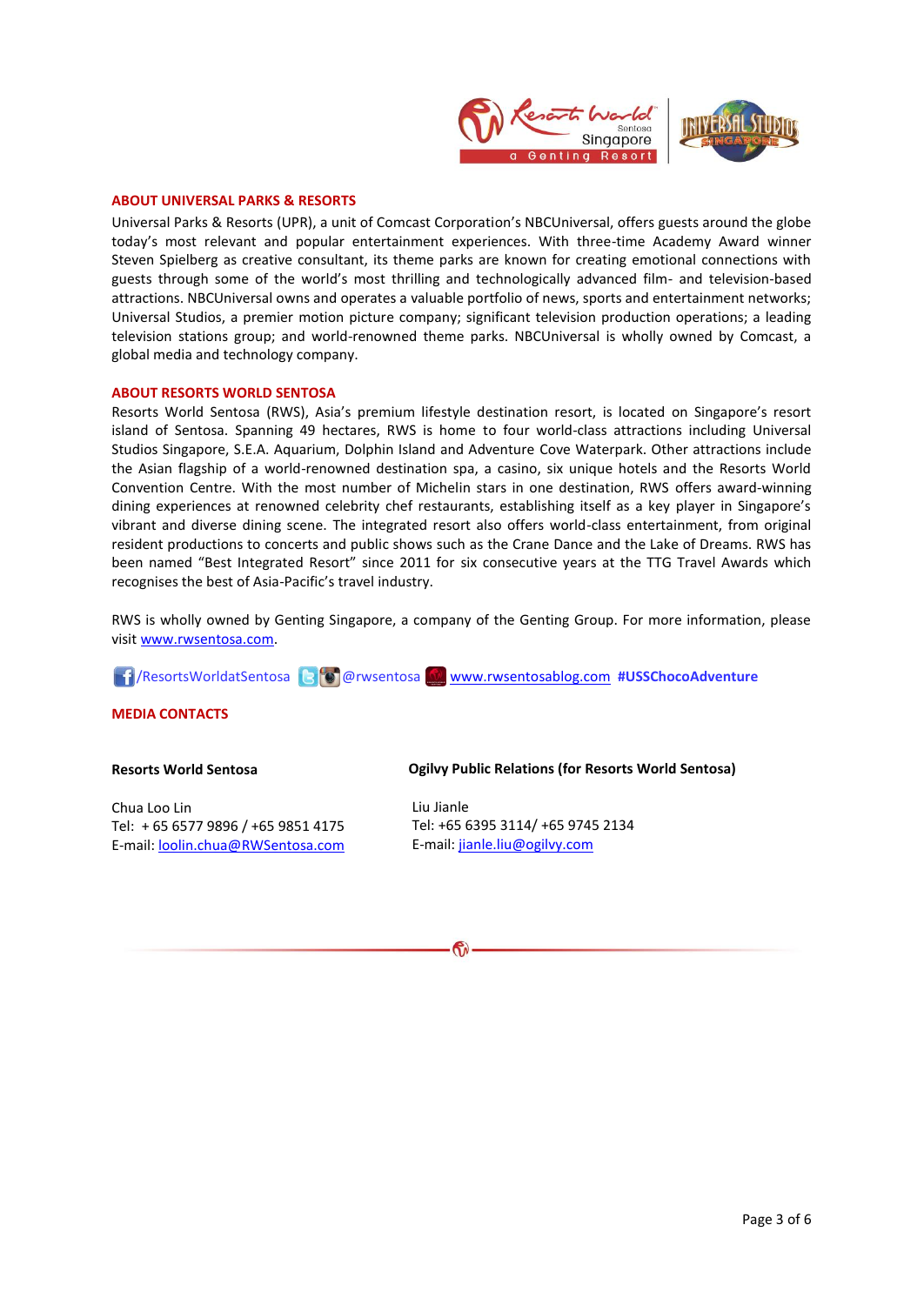

## **APPENDIX A: PROMOTIONS AT UNIVERSAL STUDIOS SINGAPORE**

## **Children's Day Out at Universal Studios Singapore**

### **Exciting treats await young ones at Universal Studios Singapore**

From now till 31May 2017, Universal Studios Singapore is giving out loads of treats to children for one unforgettable day out at the park. In addition to thrilling rides and blockbuster attractions, child visitors will enjoy a kid's meal, ice cream, free flow popcorn and a special gift during their visit.

| Date:                         | Now till 31 May 2017                                                                                                                                                                                        |
|-------------------------------|-------------------------------------------------------------------------------------------------------------------------------------------------------------------------------------------------------------|
| Time:                         | 10:00am to 7:00pm                                                                                                                                                                                           |
| Price:                        | S\$56 for child day admission (ages 4 to 12)                                                                                                                                                                |
| <b>Free treat</b><br>package: | All Singapore resident child ticket holders will enjoy a free treat package each<br>comprising a kid's meal, ice cream, free flow popcorn and an exclusive gift worth<br>S\$35 during this promotion period |
| Redemption:                   | Guest Services Lobby inside the park                                                                                                                                                                        |

## **Universal Studios Singapore Annual Pass Promotion**

# **Sign up for a Universal Studios Singapore Annual Pass at S\$188 and get S\$188 worth of Retail, Dining and Admission Vouchers**

From now till 31 May 2017, all new signs-ups and renewals for a Universal Studios Singapore Adult Annual Pass at S\$188 will be entitled to S\$188 worth of retail, dining, and admission vouchers that can be used throughout the year.

| Date:         | Now till 31 May 2017                                                                             |
|---------------|--------------------------------------------------------------------------------------------------|
| <b>Price:</b> | Adult USS Annual Pass at S\$188                                                                  |
|               | Eligibility:   Valid for all Universal Studios Singapore Adult Annual Pass sign-ups and renewals |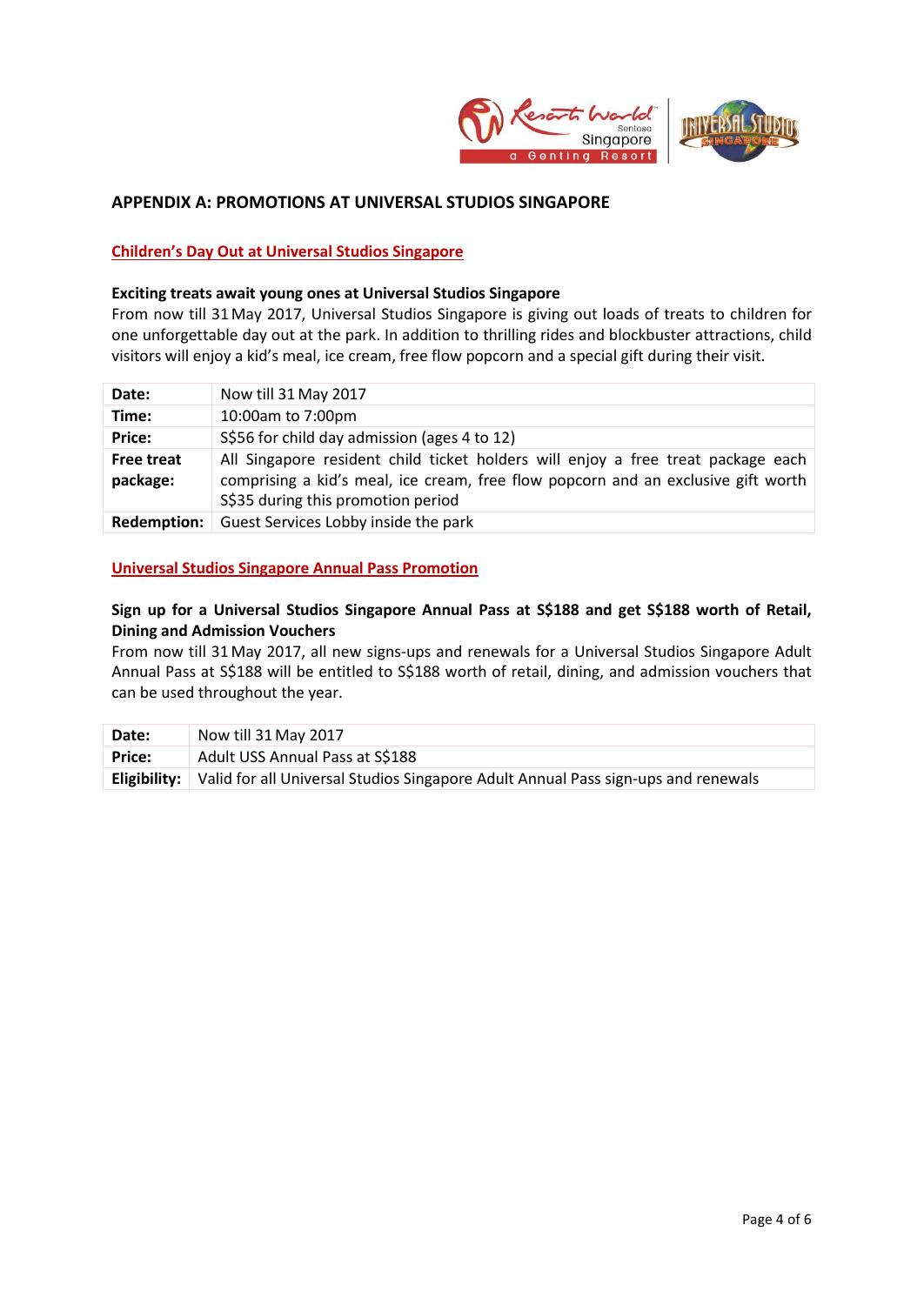

## **APPENDIX B: IMAGES OF** *A CHOCOLATE ADVENTURE* **AT UNIVERSAL STUDIOS SINGAPORE**

### **Note to Editors**

- 1. Photos can be downloaded fro[m https://app.box.com/v/AChocolateAdventure](https://app.box.com/v/AChocolateAdventure)
- 2. All photos are to be attributed to **Resorts World Sentosa**
- 3. Hashtag #USSChocoAdventure



Caption: Meet the friendly and colourful characters of *A Chocolate Adventure* at Universal Studios Singapore in Resorts World Sentosa – (from left) Mama Cookie, Cookie Monster from Sesame Street, Chocolate Man and Candice Cupcake.



Caption: Meet the friendly and colourful characters of *A Chocolate Adventure* at Universal Studios Singapore in Resorts World Sentosa – (from left) Mama Cookie, Candice Cupcake, Chocolate Man and Cookie Monster from Sesame Street.



Caption: Get creative by decorating your own cupcakes and cookies at a special demonstration and hands-on session with our chefs available at selected times of the day at *Chocolate Garden* in Universal Studios Singapore.